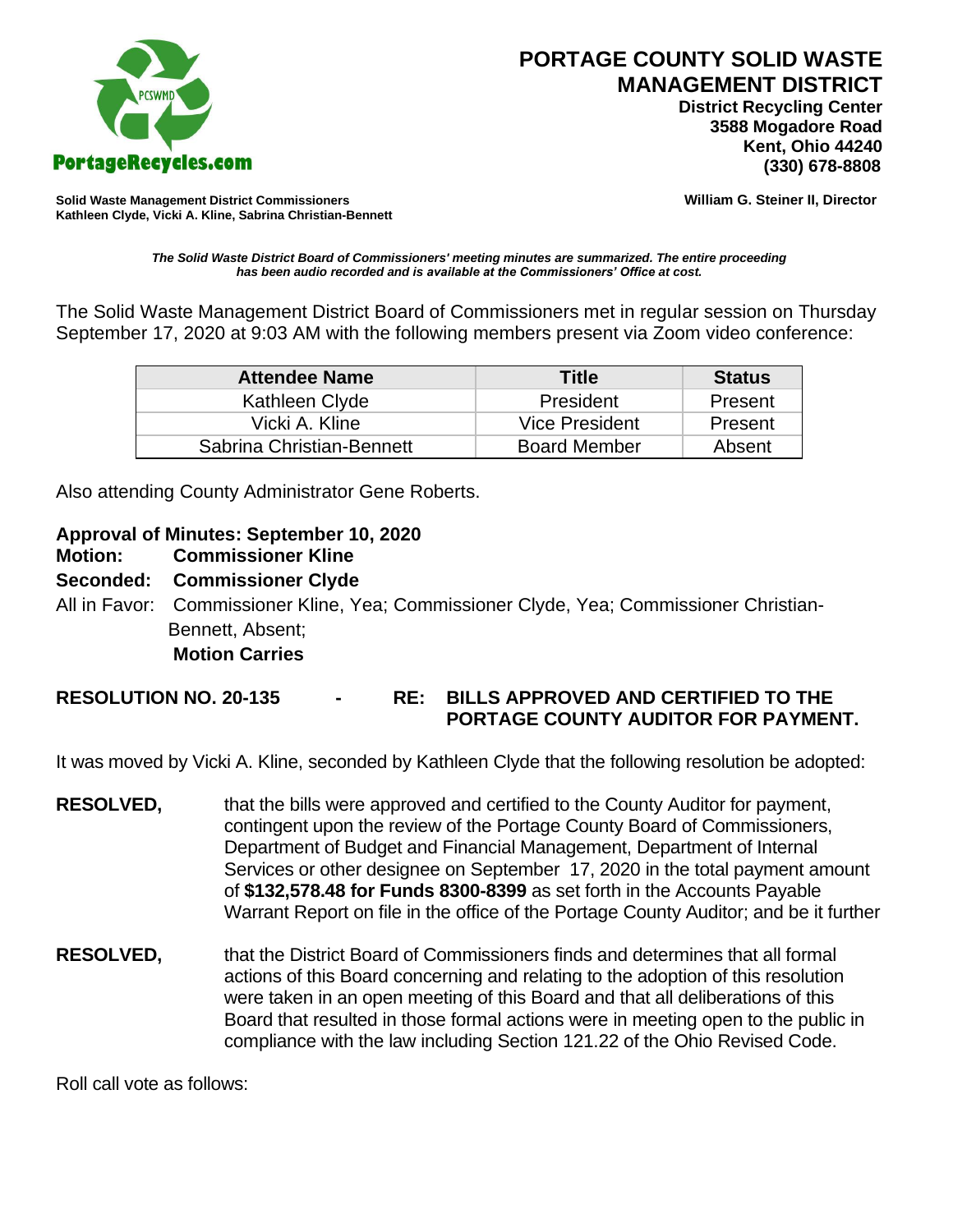Kathleen Clyde, Yea; Vicki A. Kline, Yea; Sabrina Christian-Bennett, Absent;

## **RESOLUTION NO. 20-136 - RE: APPROVAL OF JOURNAL VOUCHERS/ENTRIES.**

It was moved by Vicki A. Kline, seconded by Kathleen Clyde that the following Resolution be adopted:

- **WHEREAS,** the Ohio Revised Code requires that warrants be approved by the District Board of Commissioners for the Portage County Solid Waste Management District prior to their issuance, and
- **WHEREAS,** there are other similar financial transactions defined as journal vouchers/entries that are dissimilar in that they are used to pay for charges for services from one county department and/or fund to another department and/or fund and thus are processed in lieu of issuing a warrant, and
- **WHEREAS,** the Journal Vouchers/Entries are recommended by the County Auditor's Office for review and approval by the Board of Commissioners; now therefore be it
- **RESOLVED,** that the District Board of Commissioners approves the following Journal Vouchers/Entries, as presented by the County Auditor's Office:

| 09/17/20 | \$432.40 |
|----------|----------|
| Total    | \$432.40 |

#### ;and be it further

**RESOLVED,** that the District Board of Commissioners finds and determines that all formal actions of this Board concerning and relating to the adoption of this resolution were taken in an open meeting of this Board and that all deliberations of this Board that resulted in those formal actions were in meeting open to the public in compliance with the law including Section 121.22 of the Ohio Revised Code.

Roll call vote as follows:

Kathleen Clyde, Yea; The Vicki A. Kline, Yea; Sabrina Christian-Bennett, Absent;

# **RESOLUTION NO. 20-137 - RE: ACCEPTANCE OF THEN AND NOW CERTIFICATIONS FOR PAYMENT.**

It was moved by Vicki A. Kline, seconded by Kathleen Clyde that the following resolution be adopted:

**WHEREAS,** Ohio Revised Code Section 5705.41 (D)(1) authorizes the expenditure of moneys, provided a certificate of the County Auditor is supplied stating that there was at the time of the making of such contract or order and at the time of the execution of such certificate a sufficient sum appropriated for the purpose of such